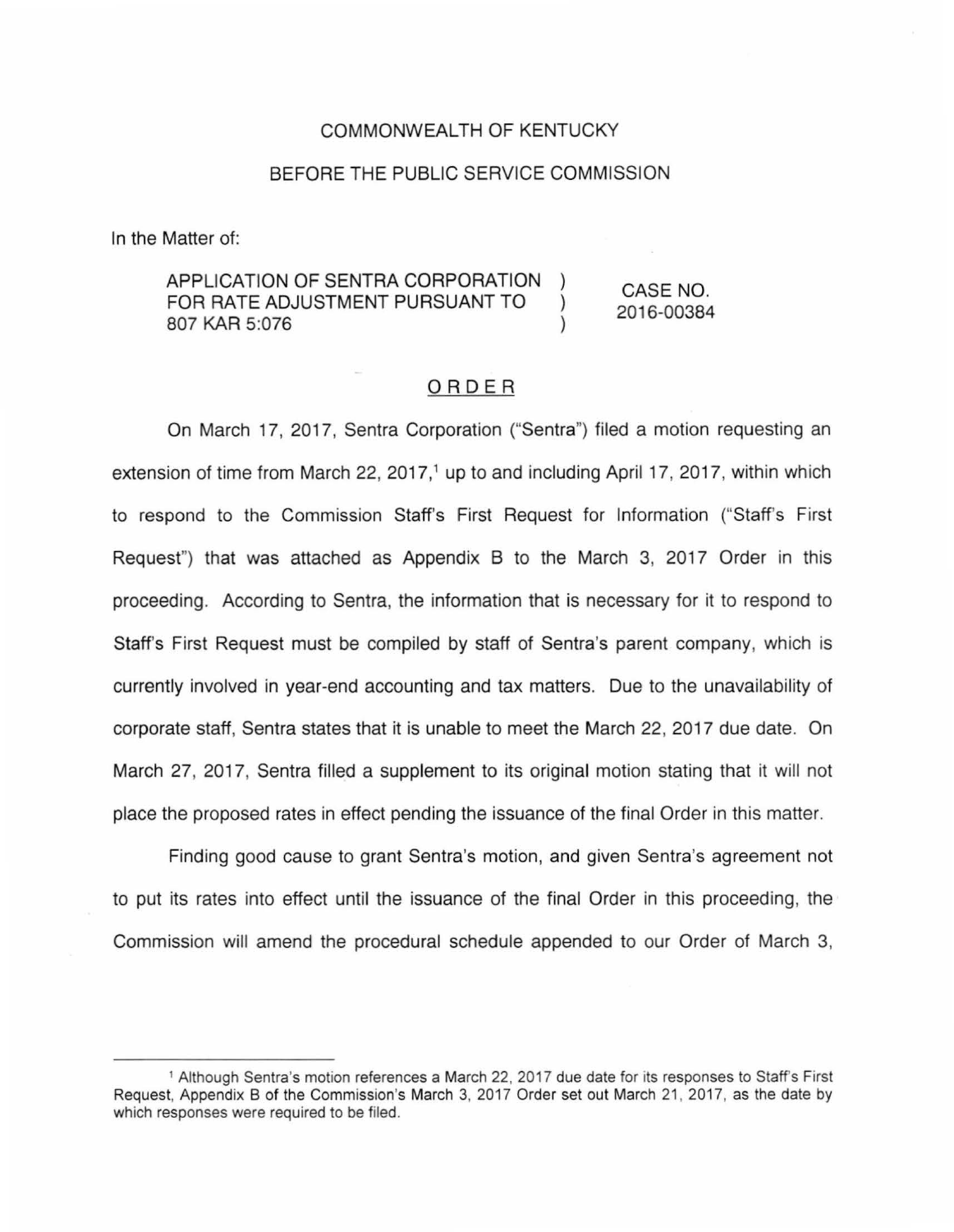2017. A revised procedural schedule is set forth in the Appendix to this Order, which is attached hereto and incorporated herein.

IT IS THEREFORE ORDERED that:

1. Sentra's request to extend the filing date for its responses to Staffs First Request from March 21 , 2017, to April 17, 2017, is granted.

2. The procedural schedule set forth in the Appendix, which is attached hereto and incorporated herein, shall be followed and supersedes the previous schedule established in the Commission's March 3, 2017 Order.

3. Nothing contained herein shall prevent the Commission from entering further Orders in this matter.

By the Commission

ENTERED **APR 0 5 2017**  KENTUCKY PUBLIC SERVICE COMMISSION

ATTEST:

Mancy G. Vinsil for

Case No. 2016-00384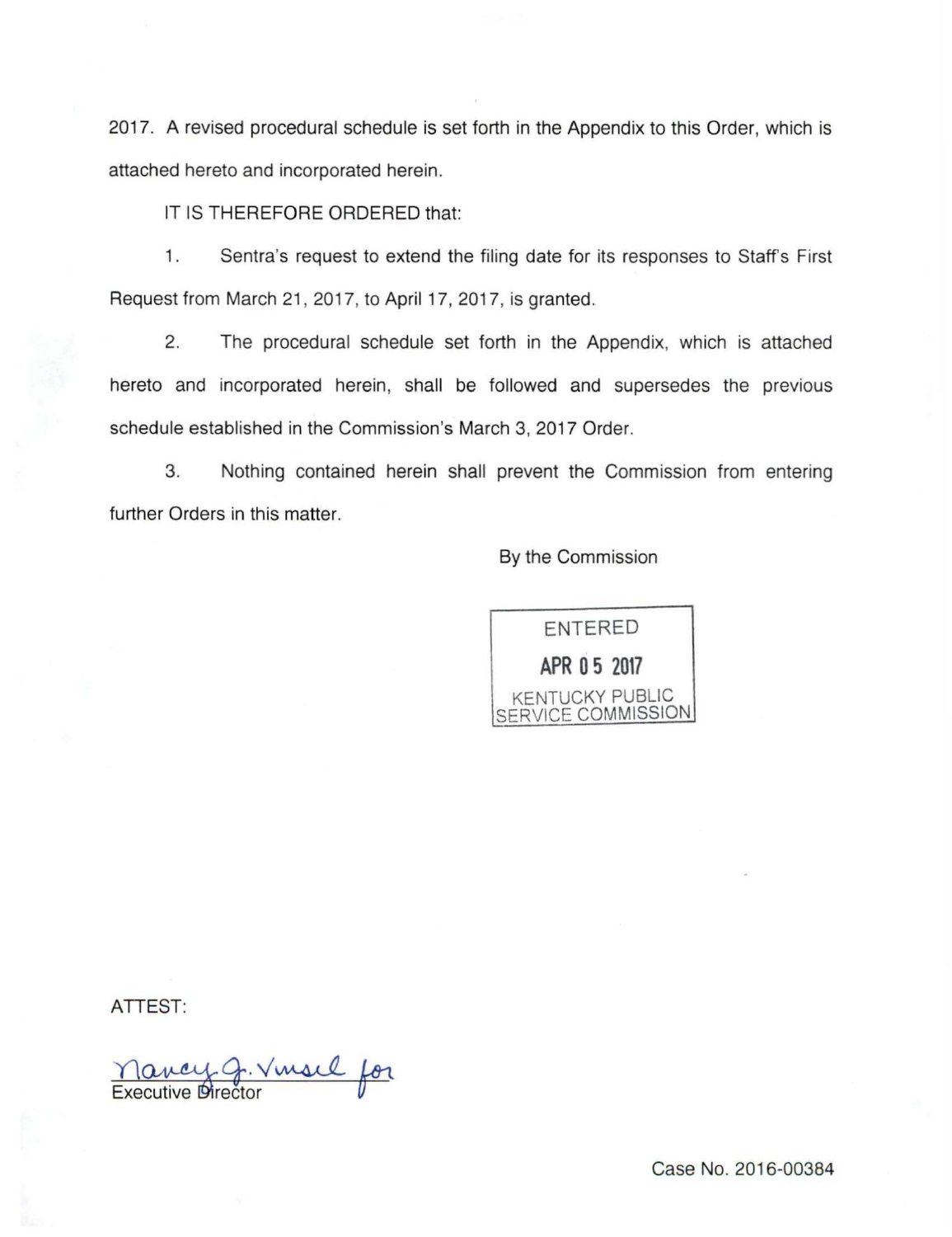## APPENDIX

# APPENDIX TO AN ORDER OF THE KENTUCKY PUBLIC SERVICE COMMISSION IN CASE NO. 2016-00384 DATED **APR 0 5 <sup>2117</sup>**

| Sentra shall file responses to the requests for<br>information contained in Appendix B to the |  |
|-----------------------------------------------------------------------------------------------|--|
| Supplemental requests for information to Sentra                                               |  |
| Sentra shall file responses to supplemental                                                   |  |
| A request for a formal hearing or statement<br>that this case may be submitted based on       |  |